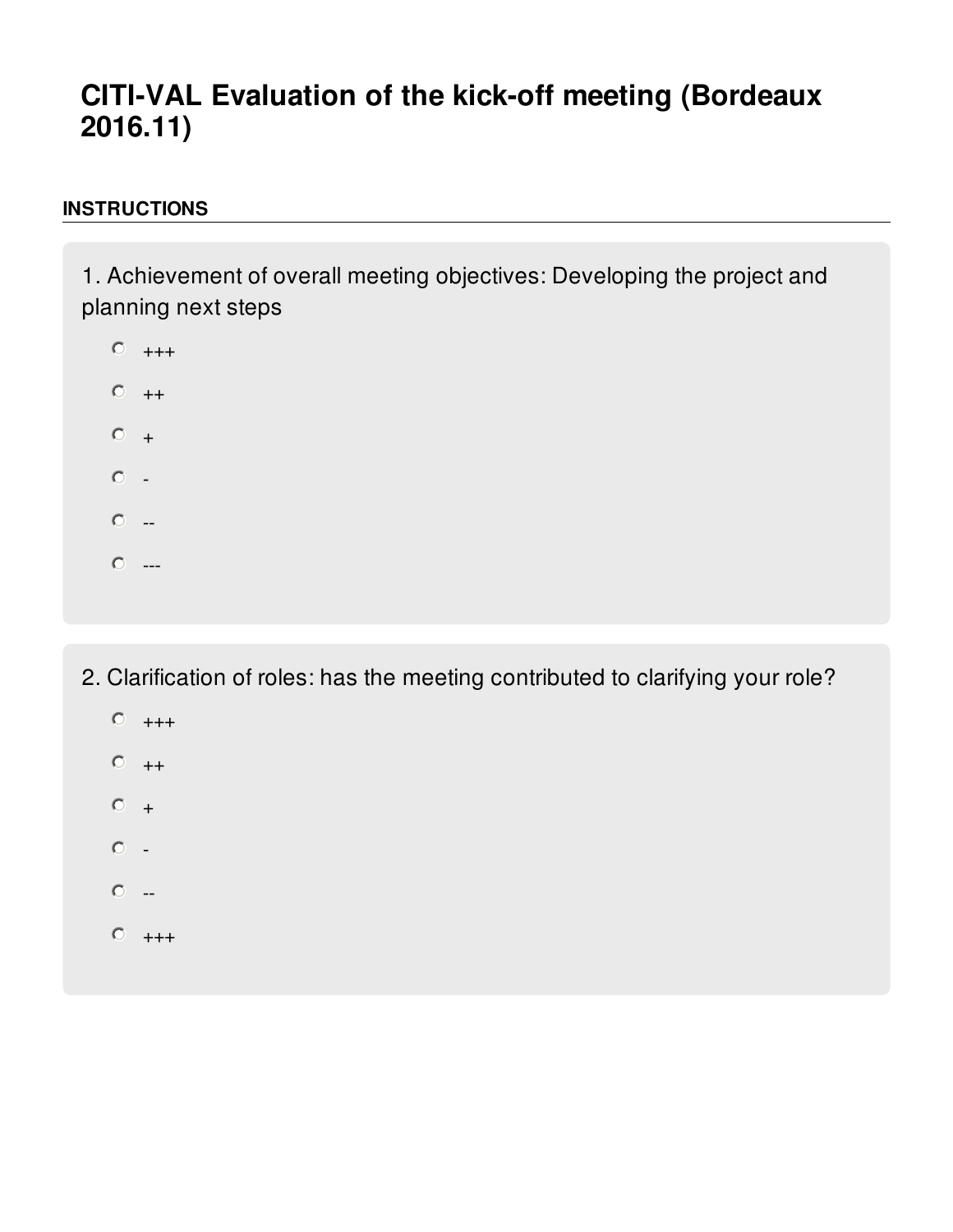3. Clarification of next steps: Are you clear about the tasks that have to be fulfilled by you in the next months?

 $O_{++++}$  $\circ$  ++  $\circ$  +  $\circ$  - $\circ$  -- $\circledcirc$  ---

4. Structure, content and delivery of the meeting: Selection of topics addressed in the meeting

 $O_{++++}$  $\circ$  ++  $\circ$  +  $\circ$  - $\circ$  -- $\circ$  ---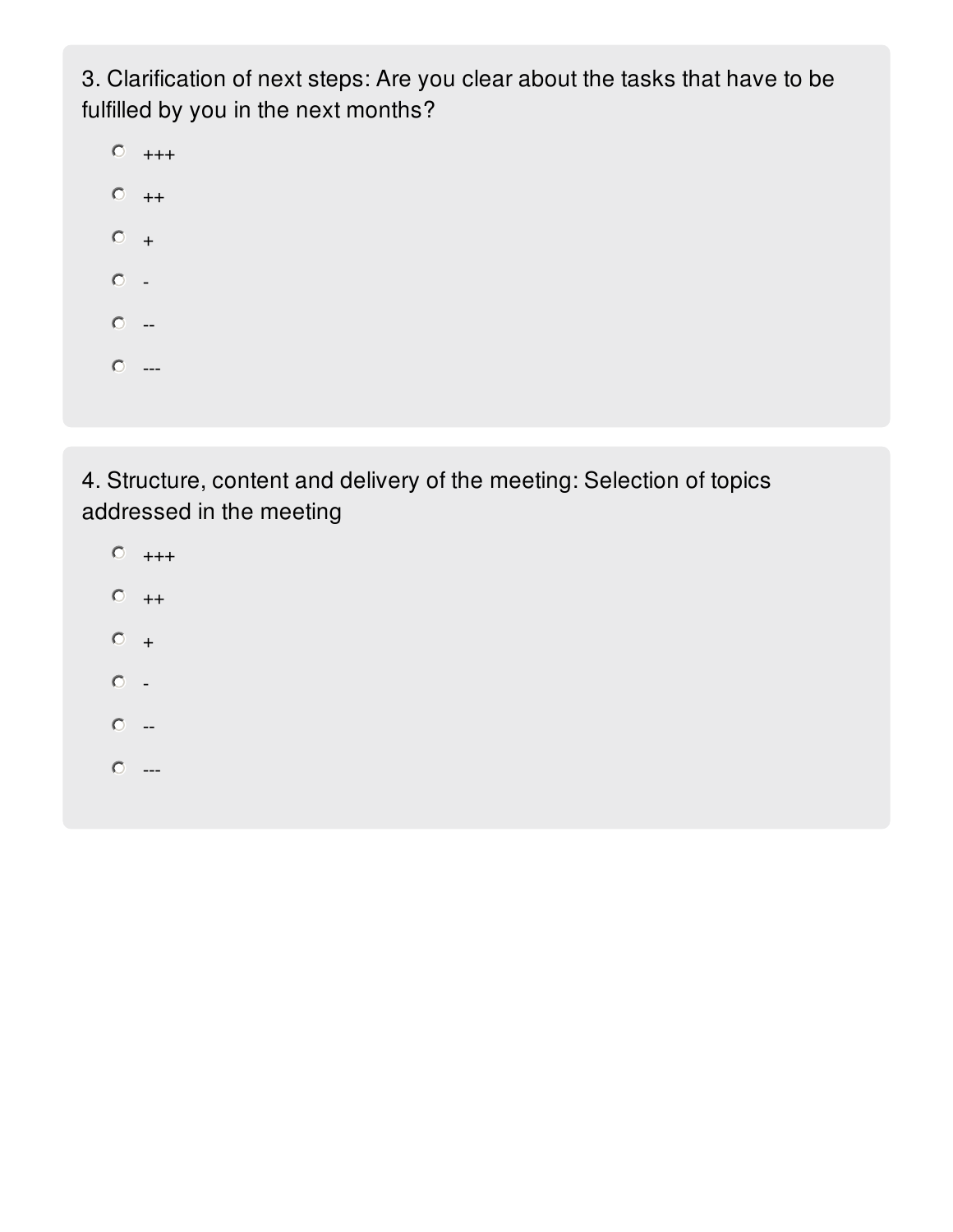5. Structure, content and delivery of the meeting: Appropriateness of agenda, clear relations to project aims

 $O_{++++}$  $\circ$  ++  $\circ$  +  $\circ$  - $\circ$  -- $\circledcirc$  ---

6. Structure, content and delivery of the meeting: Quality of documents and working materials

- $O_{++++}$  $\circ$  ++  $\circ$  +  $\circ$  - $\circ$  --
- $\circ$  ---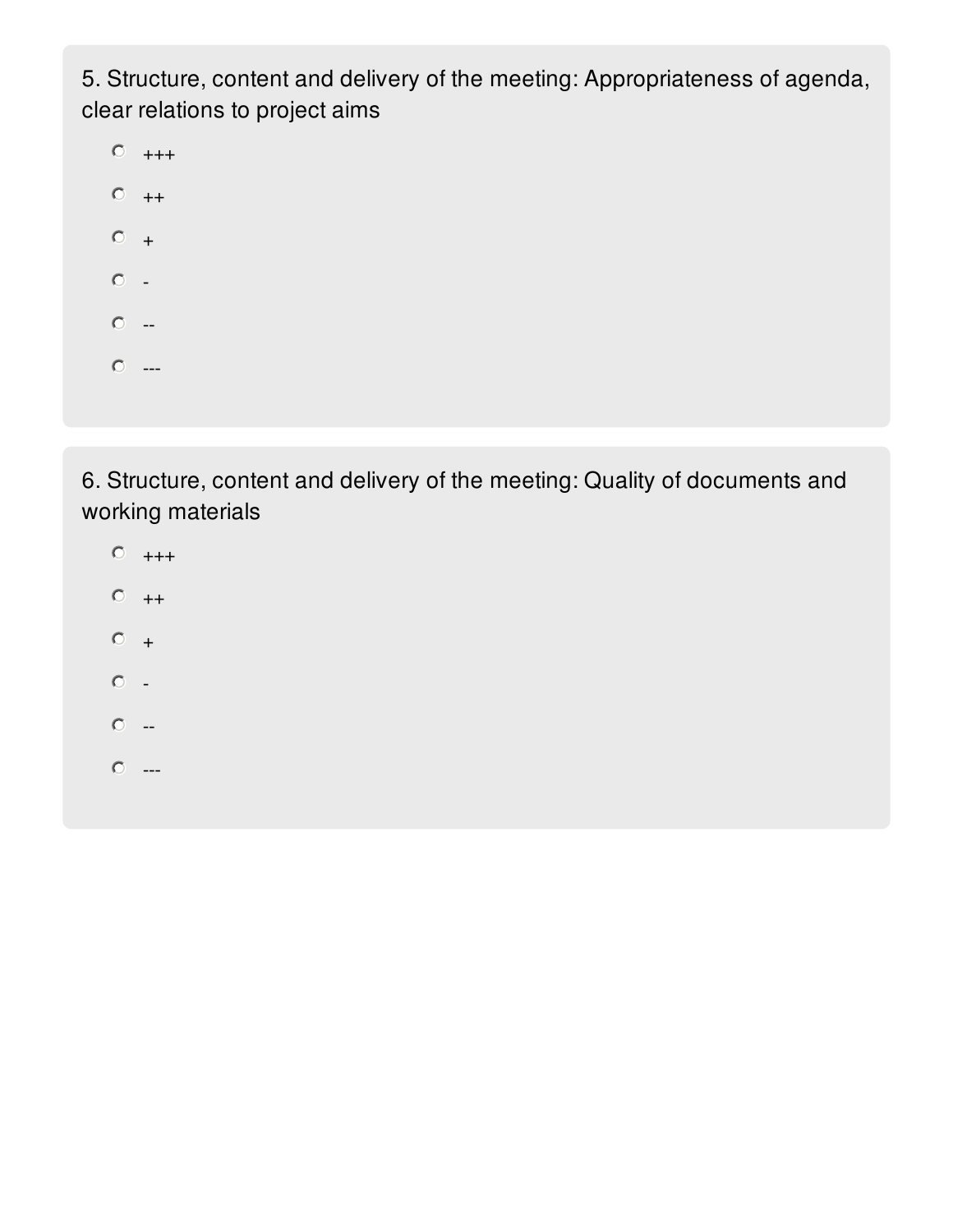7. Structure, content and delivery of the meeting: Balance of the meeting programme (duration, work, social activities)

 $\circ$  +++  $\circ$  ++  $\circ$  +  $\circ$  - $\circ$  -- $\circ$  ---

8. Structure, content and delivery of the meeting: Level of satisfaction with the practical arrangements (meeting venue, accomodation, meals)

- $O_{+++}$  $\circ$  ++  $\circ$  +  $\circ$  - $\circ$  --
- $\circledcirc$  ---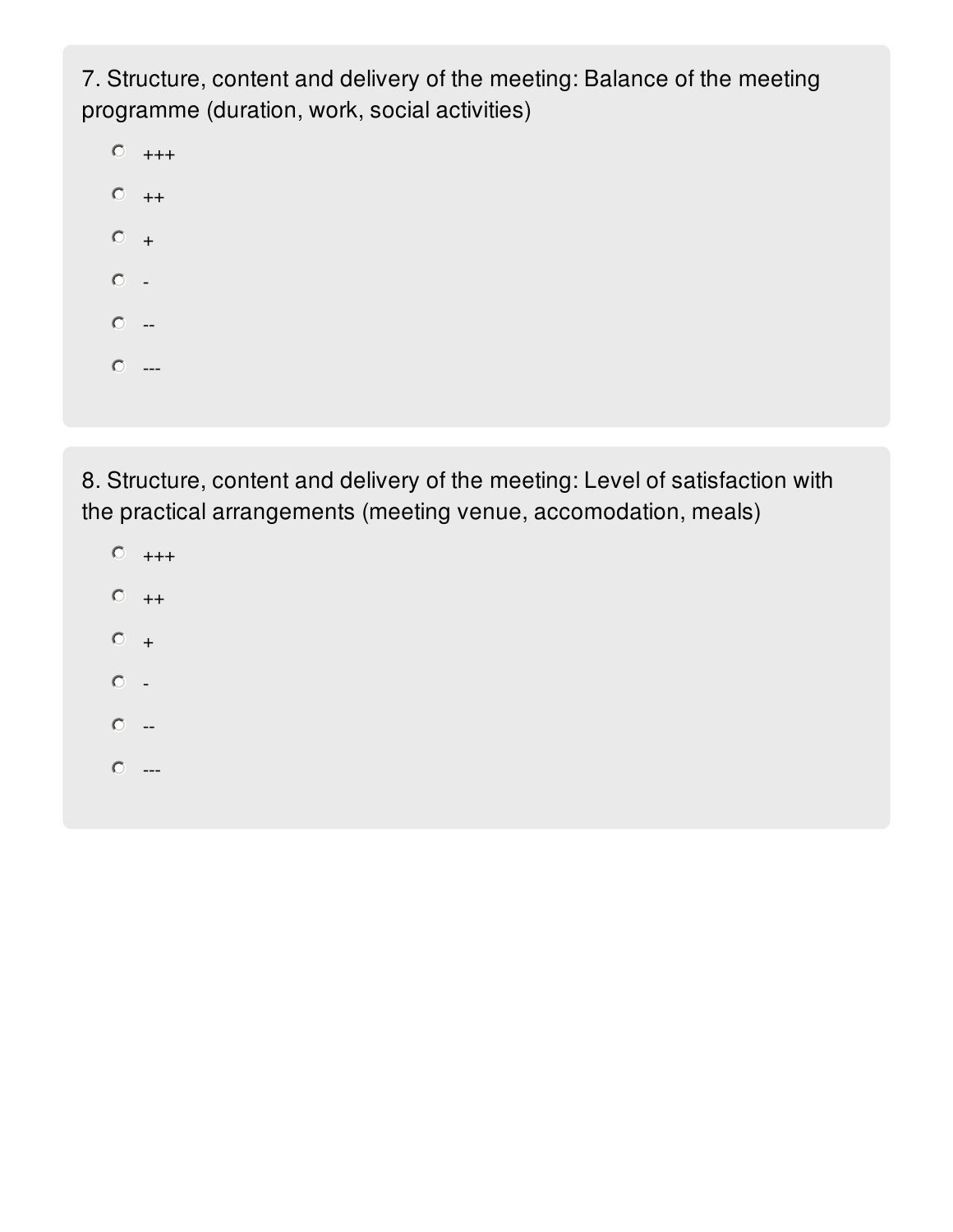9. Quality of transnational cooperation: Extent to which each partner contributes to the meeting

 $O_{++++}$  $\circ$  ++  $\circ$  +  $\circ$  - $\circ$  -- $\circledcirc$  ---

10. Quality of transnational cooperation: Mutual understanding amongst partners about the project

 $O_{++++}$  $\circ$  ++  $\circ$  +  $\circ$  - $\circ$  -- $\circ$  ---